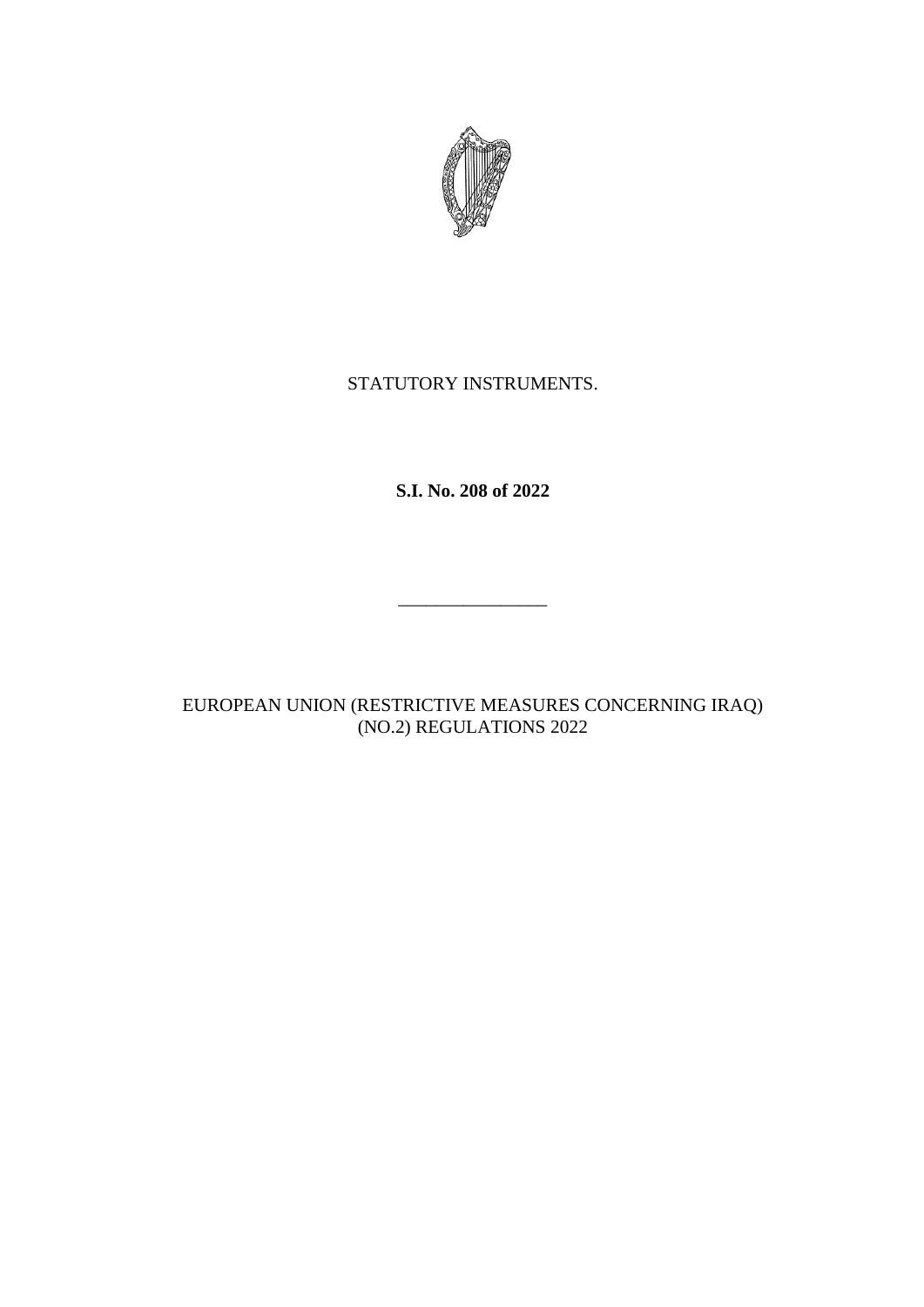### S.I. No. 208 of 2022

### EUROPEAN UNION (RESTRICTIVE MEASURES CONCERNING IRAQ) (NO.2) REGULATIONS 2022

I, PASCHAL DONOHOE, Minister for Finance in exercise of the powers conferred on me by section 3 of the European Communities Act 1972 (No. 27 of 1972) and for the purpose of giving full effect to Council Regulation (EC) No. 1210/2003 of 7 July 2003<sup>1</sup> , as amended, hereby make the following regulations:

1. These Regulations may be cited as the European Union (Restrictive Measures concerning Iraq) (No.2) Regulations 2022.

#### 2. (1) In these Regulations -

"Council Regulation" means Council Regulation (EC) No. 1210/2003 of 7 July  $2003<sup>1</sup>$  as amended by the European acts specified in Schedule 1;

"European act" means an act adopted by an institution of the European Union or an institution of the European Communities.

(2) A word or expression which is used in these Regulations and which is also used in the Council Regulation has, unless the context otherwise requires, the same meaning in these Regulations as it has in the Council Regulation.

3. (1) A person who contravenes a provision of the Council Regulation specified in Part 1 of the Schedule 2 shall be guilty of an offence.

(2) A person who contravenes a condition of an authorisation granted under a provision of the Council Regulation specified in Part 2 of the Schedule 2 shall be guilty of an offence.

- 4. A person who is guilty of an offence under Regulation 3 shall be liable
	- (*a*) on summary conviction, to a class A fine or to imprisonment for a term not exceeding 12 months or both, or
	- (*b*) on conviction on indictment, to a fine not exceeding  $\epsilon$ 500,000 or to imprisonment for a term not exceeding 3 years or both.

5. A competent authority in the State, following such consultation as it considers necessary with other competent authorities, for the purposes of the administration and enforcement of the Council Regulation or these Regulations, may give in writing such directions to a person as it sees fit.

 $1$  OJ No. L 169, 8.7.2003, p. 6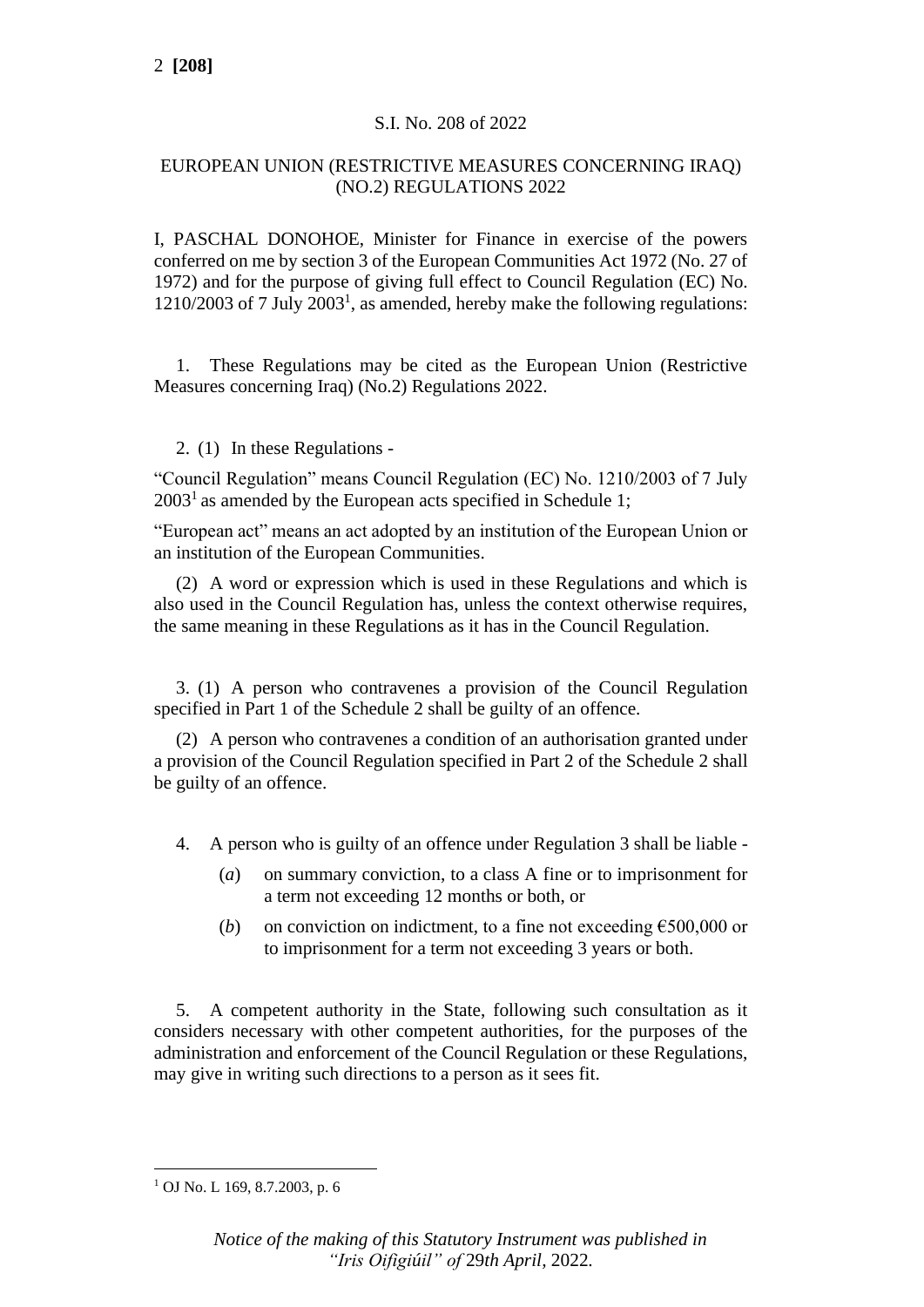6. A person who fails to comply with a direction given under Regulation 5 within the time specified in the direction shall be guilty of an offence and shall be liable on summary conviction to a class A fine or to imprisonment for a term not exceeding 6 months or both.

7. Where an offence under these Regulations is committed by a body corporate and is proved to have been so committed with the consent or connivance of or to be attributable to any neglect on the part of any person, being a director, manager, secretary or other officer of the body corporate, or a person who was purporting to act in such capacity, that person shall, as well as the body corporate, be guilty of an offence and shall be liable to be proceeded against and punished as if he or she were guilty of the first-mentioned offence.

8. (1) Proceedings for an offence under these Regulations in relation to an act committed outside the State may be taken in any place in the State and the offence may for all incidental purposes be treated as having been committed in that place.

(2) Where a person is charged with an offence referred to in paragraph (1), no further proceedings in the matter (other than any remand in custody or on bail) may be taken except by or with the consent of the Director of Public Prosecutions.

- (3) In proceedings for an offence referred to in paragraph (1)
	- (*a*) a certificate purporting to be signed by an officer of the Department of Foreign Affairs and stating that a passport was issued by that Department to a person on a specified date, and
	- (*b*) a certificate that is signed by an officer of the Minister for Justice and stating that, to the best of the officer's knowledge and belief, the person has not ceased to be an Irish citizen,

is evidence that the person was an Irish citizen on the date on which the offence is alleged to have been committed, and is taken to have been signed by the person purporting to have signed it, unless the contrary is shown.

(4) A person who has been acquitted or convicted of an offence in a place outside the State shall not be proceeded against for an offence under these Regulations in relation to an act committed outside the State consisting of the conduct, or substantially the same conduct, that constituted the offence of which the person has been acquitted or convicted.

9. The European Union (Restrictive Measures concerning Iraq) Regulations 2022 (S.I. No. 170 of 2022) are revoked.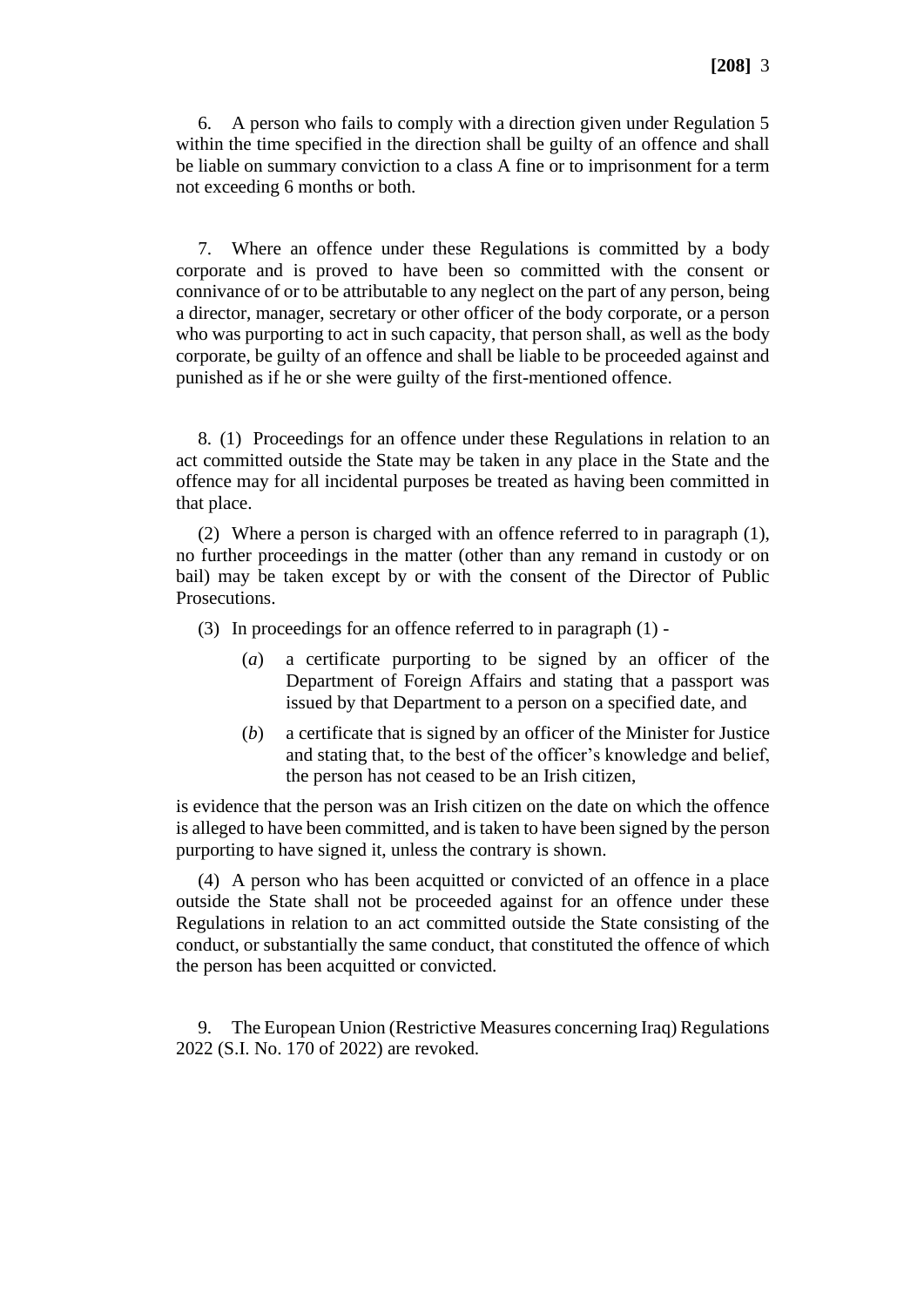# **Schedule 1 Council Regulation**

- 1. Council Regulation (EC) No. 1799/2003 of 13 October 2003<sup>2</sup>
- 2. Commission Regulation (EC) No 2119/2003 of 2 December 2003<sup>3</sup>
- 3. Commission Regulation (EC) No 2204/2003 of 17 December 2003<sup>4</sup>
- 4. Commission Regulation (EC) No 924/2004 of 29 April 2004<sup>5</sup>
- 5. Commission Regulation (EC) No 979/2004 of 14 May 2004<sup>6</sup>
- 6. Commission Regulation (EC) No  $1086/2004$  of 9 June  $2004<sup>7</sup>$
- 7. Council Regulation (EC) No 1412/2004 of 3 August 2004<sup>8</sup>
- 8. Commission Regulation (EC) No 1566/2004 of 31 August 2004<sup>9</sup>
- 9. Commission Regulation (EC) No 1087/2005 of 8 July 2005<sup>10</sup>
- 10. Commission Regulation (EC) No 1286/2005 of 3 August 2005<sup>11</sup>
- 11. Commission Regulation (EC) No 1450/2005 of 5 September 2005<sup>12</sup>
- 12. Commission Regulation (EC) No 785/2006 of 23 May 2006<sup>13</sup>
- 13. Council Regulation (EC) No 1791/2006 of 20 November 2006<sup>14</sup>
- 14. Council Regulation (EC) No 195/2008 of 3 March 2008<sup>15</sup>
- 15. Council Regulation (EC) No 175/2009 of 5 March 2009<sup>16</sup>
- 16. Council Regulation (EU) No 168/2010 of 1 March 2010<sup>17</sup>
- 17. Council Regulation (EU) No  $131/2011$  of 14 February  $2011^{18}$
- 18. Commission Implementing Regulation (EU) No 88/2012 of 1 February 2012<sup>19</sup>
- 19. Council Regulation (EU) No  $85/2013$  of 31 January  $2013^{20}$

- <sup>3</sup> OJ No. L 318, 3.12.2003, p. 9
- <sup>4</sup> OJ No. L 330, 18.12.2003, p. 7 <sup>5</sup> OJ No. L 163, 30.4.2004, p. 100
- <sup>6</sup> OJ No. L 180, 15.5.2004, p. 9
- <sup>7</sup> OJ No. L 207, 10.6.2004, p. 10
- <sup>8</sup> OJ No. L 257, 4.8.2004, p. 1
- <sup>9</sup> OJ No. L 285, 4.9.2004, p. 6
- <sup>10</sup> OJ No. L 177, 9.7.2005, p. 32
- <sup>11</sup> OJ No. L 203, 4.8.2005, p. 17
- <sup>12</sup> OJ No. L 230, 7.9.2005, p. 7
- <sup>13</sup> OJ No. L 138, 25.5.2006, p. 7
- <sup>14</sup> OJ No. L 363, 20.12.2006, p. 1
- <sup>15</sup> OJ No. L 59, 4.3.2008, p. 1
- <sup>16</sup> OJ No. L 62, 6.3.2009, p. 1 <sup>17</sup> OJ No. L 51, 2.3.2010, p. 1
- <sup>18</sup> OJ No. L 41, 15.2.2011, p. 1
- <sup>19</sup> OJ No. L 30, 2.2.2012, p. 11
- <sup>20</sup> OJ No. L 32, 1.2.2013, p. 1

<sup>2</sup> OJ No. L 264, 15.10.2003, p. 12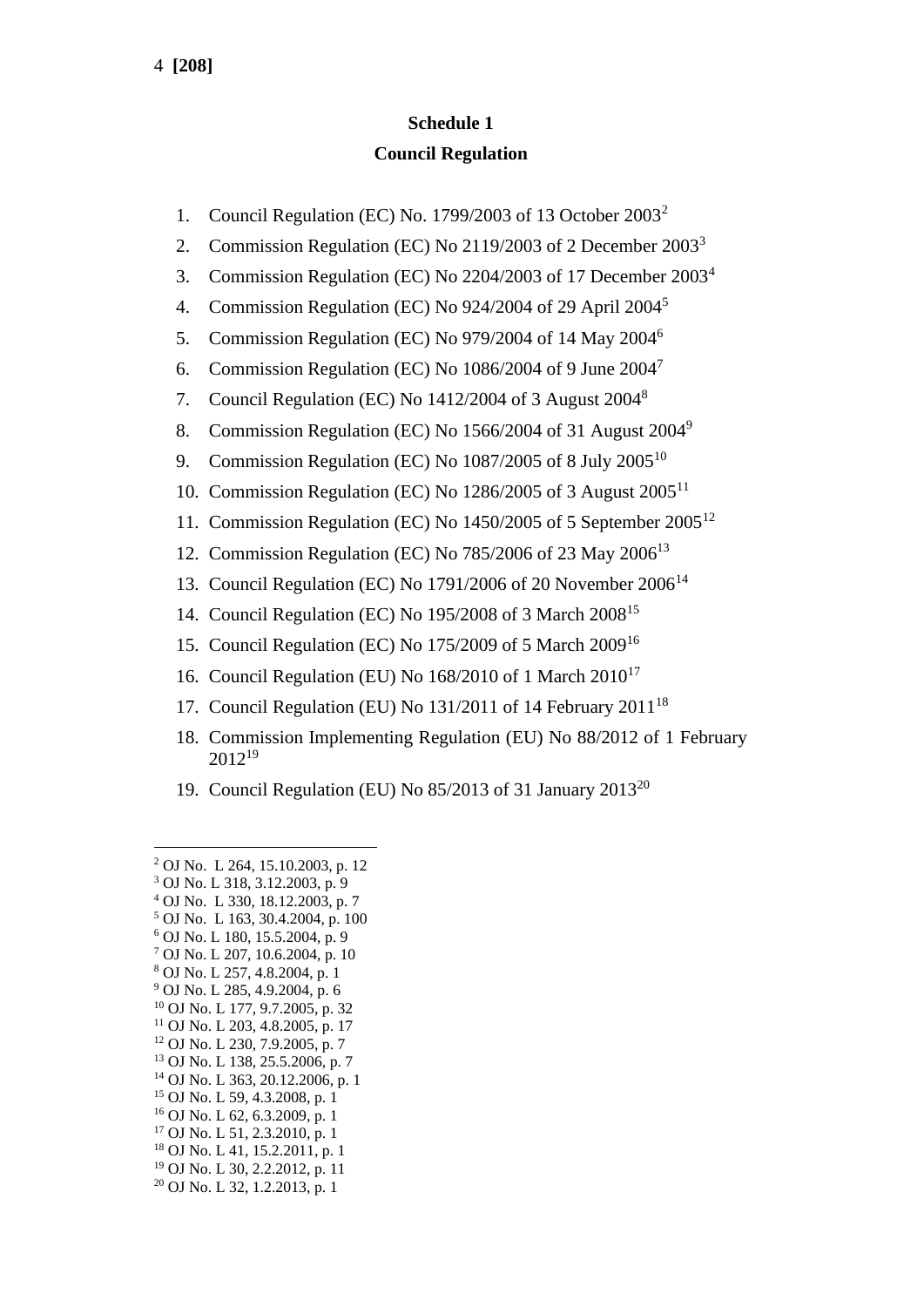- 20. Council Regulation (EU) No 517/2013 of 13 May 2013<sup>21</sup>
- 21. Council Regulation (EU) No 791/2014 of 22 July 2014<sup>22</sup>
- 22. Commission Implementing Regulation (EU) 2016/1398 of 19 August  $2016^{23}$
- 23. Commission Implementing Regulation (EU) 2016/1453 of 5 September  $2016^{24}$
- 24. Commission Implementing Regulation (EU) 2016/1642 of 12 September  $2016^{25}$
- 25. Commission Implementing Regulation (EU) 2016/1695 of 21 September 2016<sup>26</sup>
- 26. Commission Implementing Regulation (EU) 2016/2363 of 21 December  $2016^{27}$
- 27. Commission Implementing Regulation (EU) 2017/44 of 10 January 2017<sup>28</sup>
- 28. Commission Implementing Regulation (EU) 2017/184 of 1 February 2017<sup>29</sup>
- 29. Commission Implementing Regulation (EU) 2017/441 of 13 March 2017<sup>30</sup>
- 30. Commission Implementing Regulation (EU) 2017/2217 of 1 December 2017<sup>31</sup>
- 31. Commission Implementing Regulation (EU) 2018/875 of 15 June 2018<sup>32</sup>
- 32. Commission Implementing Regulation (EU) 2018/979 of 11 July 2018<sup>33</sup>
- 33. Commission Implementing Regulation (EU) 2018/1025 of 19 July 2018<sup>34</sup>
- 34. Commission Implementing Regulation (EU) 2018/1066 of 27 July 2018<sup>35</sup>
- 35. Commission Implementing Regulation (EU) 2018/1124 of 10 August 2018<sup>36</sup>

 OJ No. L 158, 10.6.2013, p. 1 OJ No. L 217, 23.7.2014, p. 5 OJ No. L 227, 20.8.2016, p. 1 OJ No. L 238, 6.9.2016, p. 1 OJ No. L 244, 13.9.2014, p. 9 OJ No. L 256, 22.9.2016, p. 1 OJ No. L 350, 22.12.2016, p. 20 OJ No. L 6, 11.1.2017, p. 36 OJ No. L 29, 3.2.2017, p. 19 OJ No. L 67, 14.3.2017, p. 78 OJ No. L 318, 2.12.2017, p. 23 OJ No. L 154, 18.6.2018, p. 1 OJ No. L 176, 12.7.2018, p. 7 OJ No. L 184, 20.7.2018, p. 1 OJ No. L 192, 30.7.2018, p. 34 OJ No. L 204, 13.8.2018, p. 46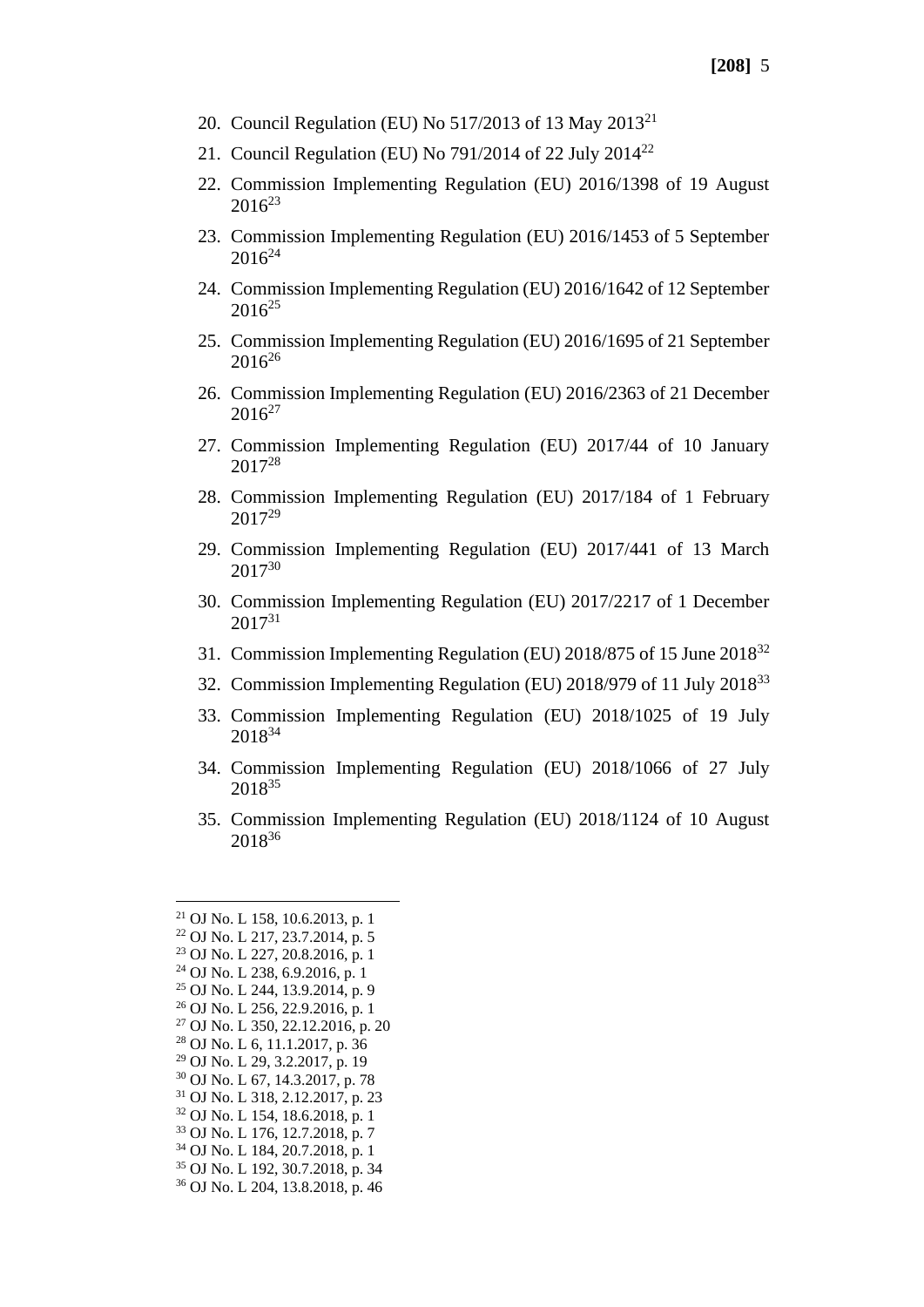- 36. Commission Implementing Regulation (EU) 2018/1218 of 6 September 2018<sup>37</sup>
- 37. Commission Implementing Regulation (EU) 2018/1286 of 24 September <sup>38</sup>
- 38. Commission Implementing Regulation (EU) 2018/1302 of 27 September 2018<sup>39</sup>
- 39. Commission Implementing Regulation (EU) 2018/1476 of 3 October <sup>40</sup>
- 40. Commission Implementing Regulation (EU) 2018/1483 of 4 October <sup>41</sup>
- 41. Commission Implementing Regulation (EU) 2018/1661 of 7 November <sup>42</sup>
- 42. Commission Implementing Regulation (EU) 2018/1781 of 16 November <sup>43</sup>
- 43. Commission Implementing Regulation (EU) 2019/23 of 7 January <sup>44</sup>
- 44. Commission Implementing Regulation (EU) 2019/51 of 11 January <sup>45</sup>
- 45. Commission Implementing Regulation (EU) 2019/162 of 1 February <sup>46</sup>
- 46. Commission Implementing Regulation (EU) 2019/432 of 18 March <sup>47</sup>
- 47. Commission Implementing Regulation (EU) 2019/567 of 9 April 2019<sup>48</sup>
- 48. Commission Implementing Regulation (EU) 2019/596 of 11 April <sup>49</sup>
- 49. Commission Implementing Regulation (EU) 2019/808 of 20 May 2019<sup>50</sup>
- 50. Commission Implementing Regulation (EU) 2019/1103 of 27 June <sup>51</sup>
- 51. Commission Implementing Regulation (EU) 2019/1141 of 3 July 2019<sup>52</sup>

- OJ No. L 99, 10.4.2019, p. 36
- OJ No. L 103, 12.4.2019, p. 24
- OJ No. L 133, 21.5.2019, p. 8
- OJ No. L 175, 28.6.2019, p. 31
- OJ No. L 180, 4.7.2019, p. 20

OJ No. L 226, 7.9.2018, p. 3

OJ No. L 240, 25.9.2018, p. 8

OJ No. L 244, 28.9.2018, p. 79

OJ No. L 249, 3.10.2018, p. 1

 OJ No. L 251, 4.10.2018, p. 22 OJ No. L 278, 8.11.2018, p. 16

OJ No. L 292, 19.11.2018, p. 2

OJ No. L 5, 8.1.2019, p. 1

OJ No. L 10, 14.1.2019, p. 60

OJ No. L 32, 4.2.2019, p. 1

OJ No. L 75, 19.3.2019, p. 70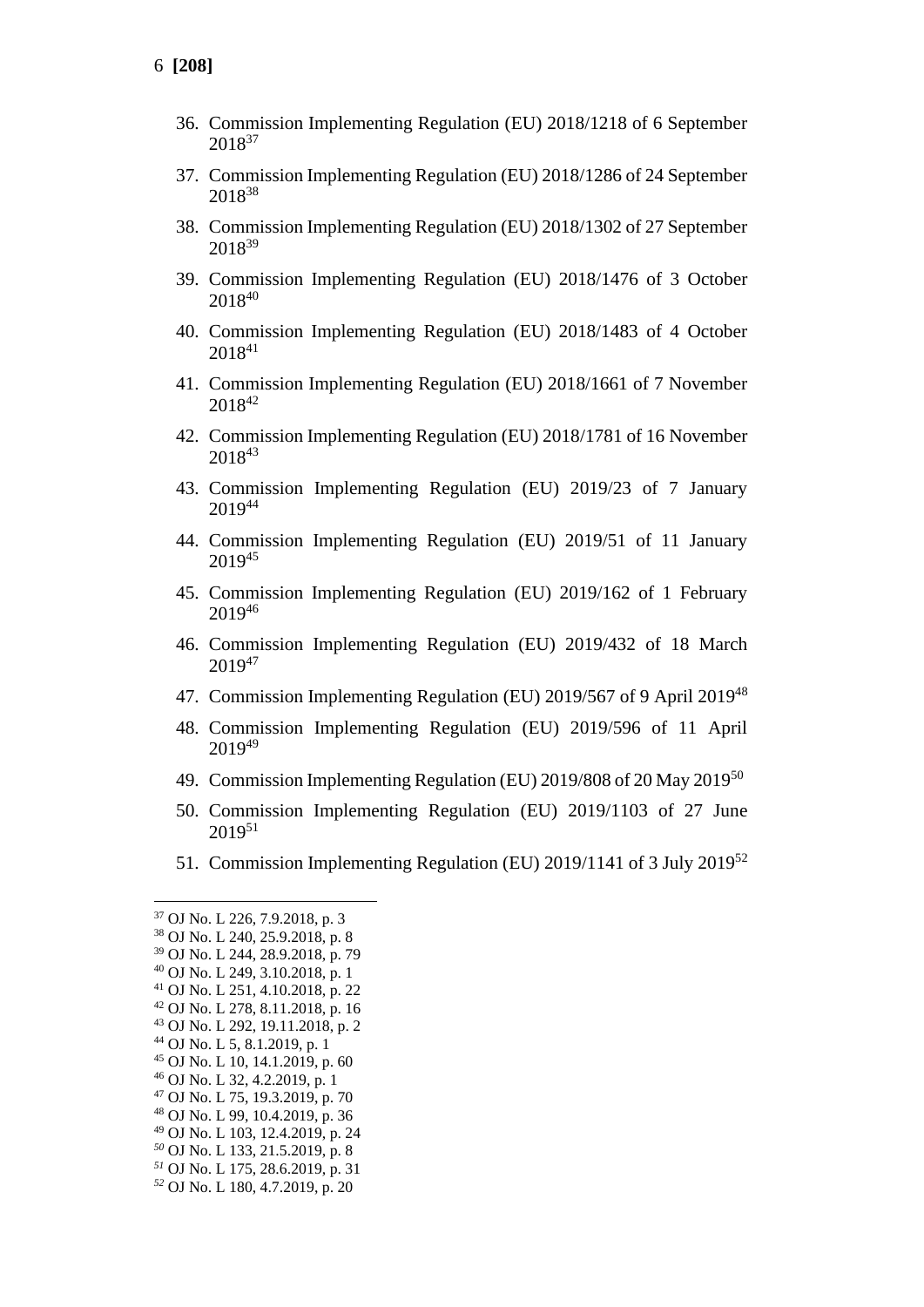- 52. Commission Implementing Regulation (EU) 2019/1163 of 5 July 2019<sup>53</sup>
- 53. Commission Implementing Regulation (EU) 2019/1853 of 5 November  $2019^{54}$
- 54. Commission Implementing Regulation (EU) 2020/37 of 16 January 2020<sup>55</sup>
- 55. Commission Implementing Regulation (EU) 2020/2003 of 7 December 2020<sup>56</sup>
- 56. Commission Implementing Regulation (EU) 2020/2197 of 21 December 2020<sup>57</sup>
- 57. Commission Implementing Regulation (EU) 2021/53 of 22 January 2021<sup>58</sup>
- 58. Commission Implementing Regulation (EU) 2021/131 of 3 February 2021<sup>59</sup>
- 59. Commission Implementing Regulation (EU) 2021/655 of 21 April 2021<sup>60</sup>
- 60. Commission Implementing Regulation (EU) 2021/1111 of 6 July 2021<sup>61</sup>
- 61. Commission Implementing Regulation (EU) 2021/1472 of 13 September 2021<sup>62</sup>
- 62. Commission Implementing Regulation (EU) 2021/1715 of 24 September 2021<sup>63</sup>
- 63. Commission Implementing Regulation (EU) 2021/2203 of 10 December 2021<sup>64</sup>
- 64. Commission Implementing Regulation (EU) 2022/401 of 8 March 2022<sup>65</sup>
- 65. Commission Implementing Regulation (EU) 2022/665 of 21 April 2022<sup>66</sup>

 OJ No. L 182, 8.7.2019, p.33 OJ No. L 285, 6.11.2019, p.7 OJ No. L 13, 17.1.2020, p.13 OJ No. L 412, 8.12.2020, p. 29 OJ No. L 434, 23.12.2020, p. 50 OJ No. L 23, 25.1.2021, p. 16 OJ No. L 40, 4.2.2021, p. 21 OJ No. L 137, 22.4.2021, p. 10 OJ No. L 239, 7.7.2021, p. 22 OJ No. L 324, 14.9.2021, p. 1 OJ No. L 342, 27.9.2021, p. 43 OJ No. L 446, 14.12.2021, p.32 OJ No. L 83, 10.03.2022, p.4 OJ No. L 121, 22.04.2022, p.33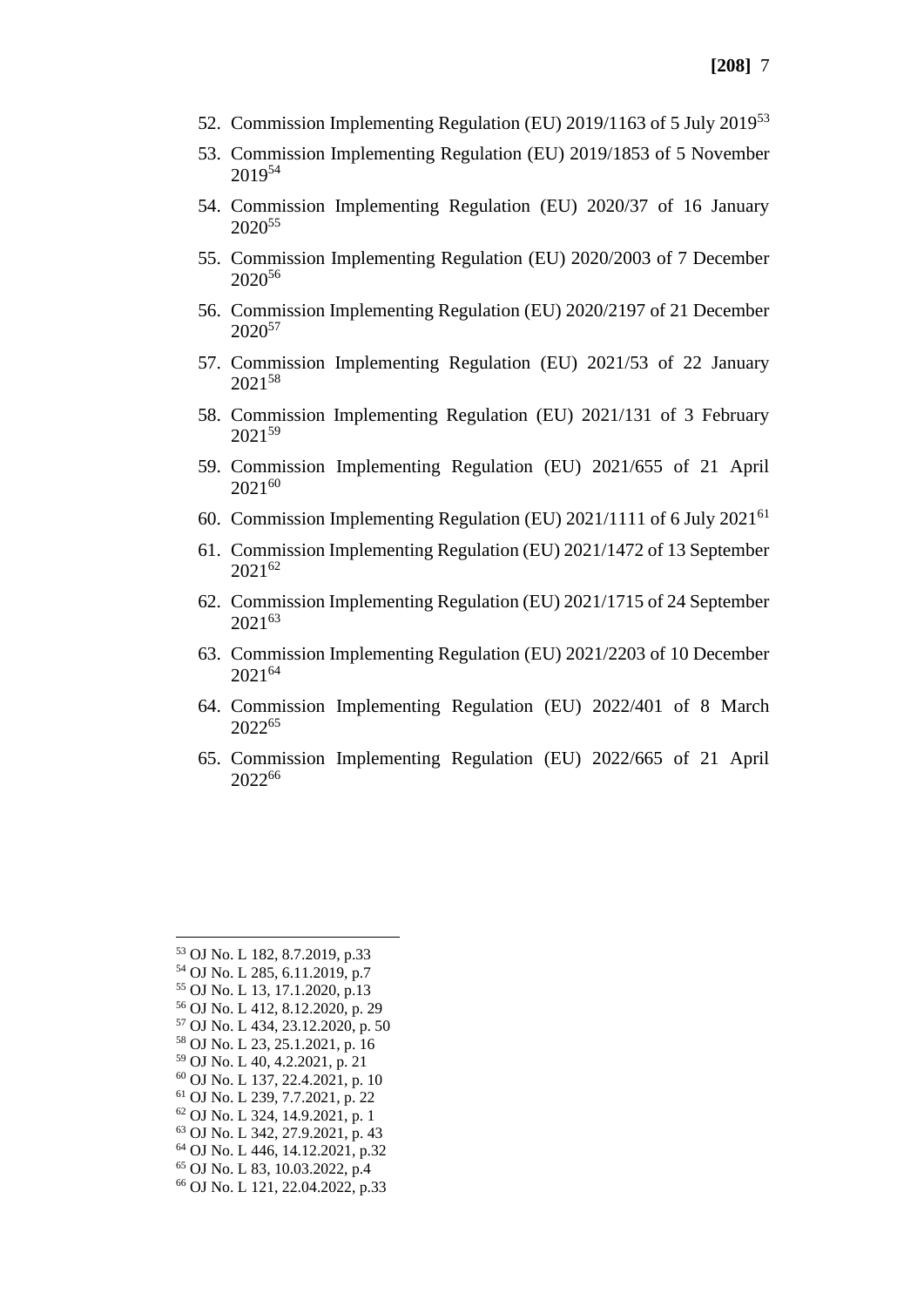#### **Schedule 2**

### **Part 1**

## **Contravention of Provision of Council Regulation**

Article 3(1) Article 4 Article 5(1) Article 7 Article 8(1)

#### **Part 2**

## **Authorisation under Provision of Council Regulation**

Article 5(2) Article 6



GIVEN under my Official Seal, 27 April, 2022.

PASCHAL DONOHOE, Minister for Finance.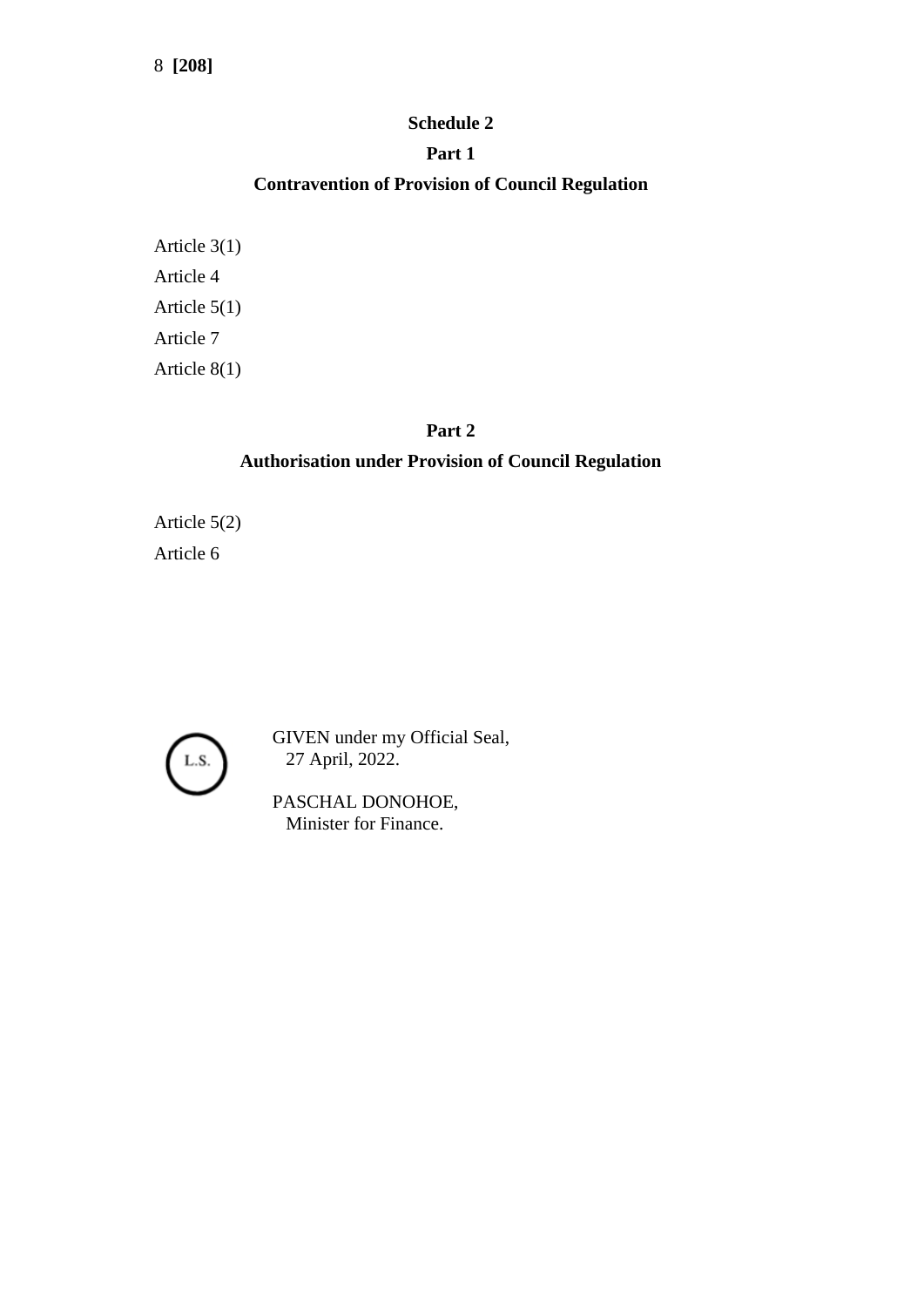#### EXPLANATORY NOTE

#### (*This note is not part of the Instrument and does not purport to be a legal interpretation*.)

These Regulations provide for the enforcement of restrictive measures contained in Council Regulation (EU) No. 1210/2003 of 7 July 2003, as amended, regarding restrictive measures concerning Iraq.

The Regulations provide that competent authorities of the State may issue directions for the purpose of giving full effect to the sanctions.

The Regulations create offences for breach of the Council Regulation or for failure to comply with the directions of competent authorities of the State with regard to implementation of the sanctions and provides for appropriate penalties.